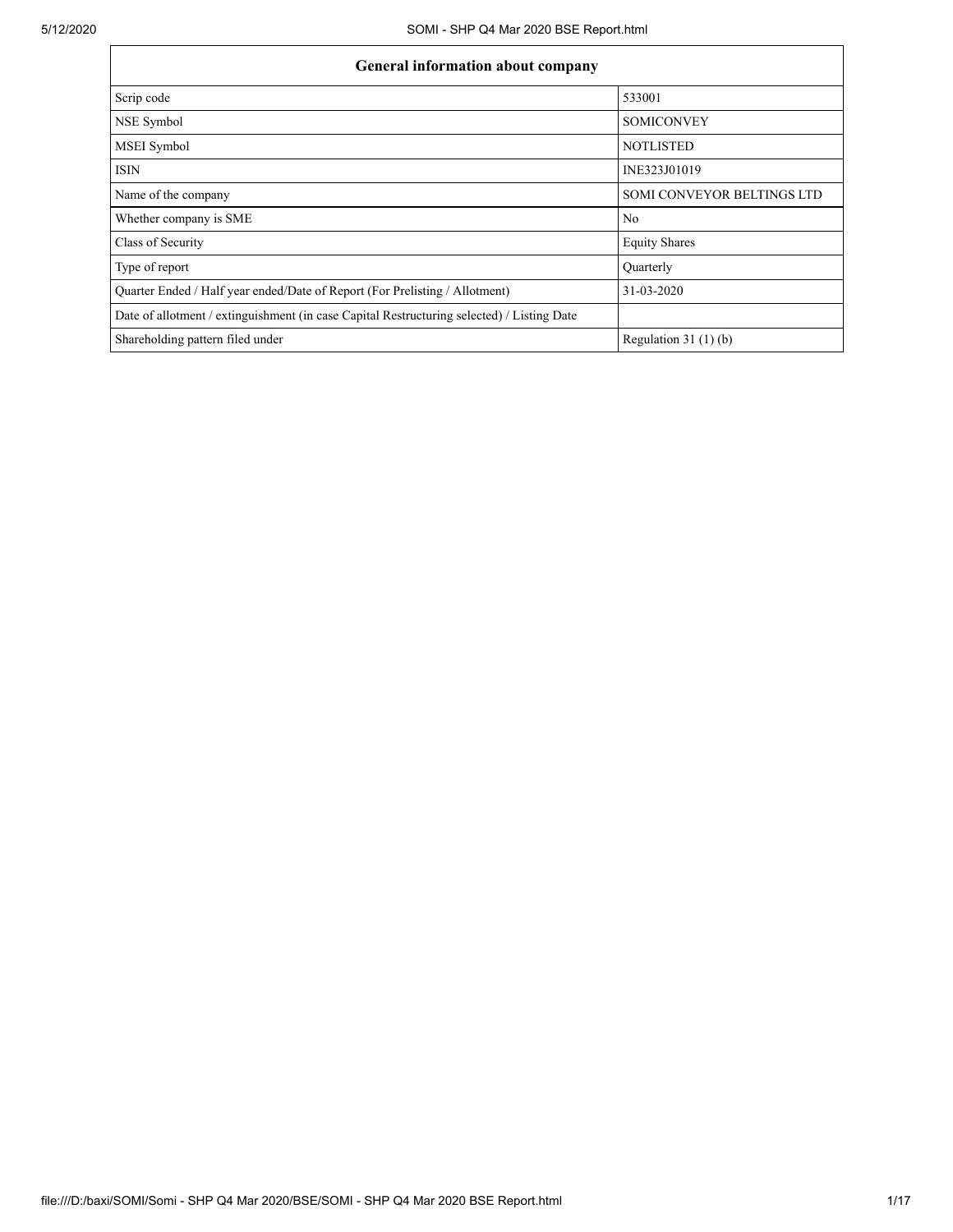|                 | <b>Declaration</b>                                                                        |                |                                |                       |                             |  |  |  |  |  |
|-----------------|-------------------------------------------------------------------------------------------|----------------|--------------------------------|-----------------------|-----------------------------|--|--|--|--|--|
| Sr.<br>No.      | Particular                                                                                | Yes/No         | Promoter and<br>Promoter Group | Public<br>shareholder | Non Promoter-<br>Non Public |  |  |  |  |  |
| $\overline{1}$  | Whether the Listed Entity has issued any partly paid up shares?                           | N <sub>0</sub> | N <sub>0</sub>                 | N <sub>0</sub>        | No                          |  |  |  |  |  |
| $\overline{2}$  | Whether the Listed Entity has issued any Convertible Securities<br>റ                      | N <sub>0</sub> | No.                            | N <sub>0</sub>        | N <sub>0</sub>              |  |  |  |  |  |
| $\overline{3}$  | Whether the Listed Entity has issued any Warrants?                                        | N <sub>0</sub> | No.                            | N <sub>0</sub>        | N <sub>0</sub>              |  |  |  |  |  |
| $\overline{4}$  | Whether the Listed Entity has any shares against which<br>depository receipts are issued? | No             | No.                            | N <sub>0</sub>        | N <sub>0</sub>              |  |  |  |  |  |
| $\overline{5}$  | Whether the Listed Entity has any shares in locked-in?                                    | N <sub>0</sub> | No.                            | N <sub>0</sub>        | N <sub>0</sub>              |  |  |  |  |  |
| 6               | Whether any shares held by promoters are pledge or otherwise<br>encumbered?               | N <sub>0</sub> | No.                            |                       |                             |  |  |  |  |  |
| $7\overline{ }$ | Whether company has equity shares with differential voting<br>rights?                     | N <sub>0</sub> | No.                            | N <sub>0</sub>        | N <sub>0</sub>              |  |  |  |  |  |
| 8               | Whether the listed entity has any significant beneficial owner?                           | Yes            |                                |                       |                             |  |  |  |  |  |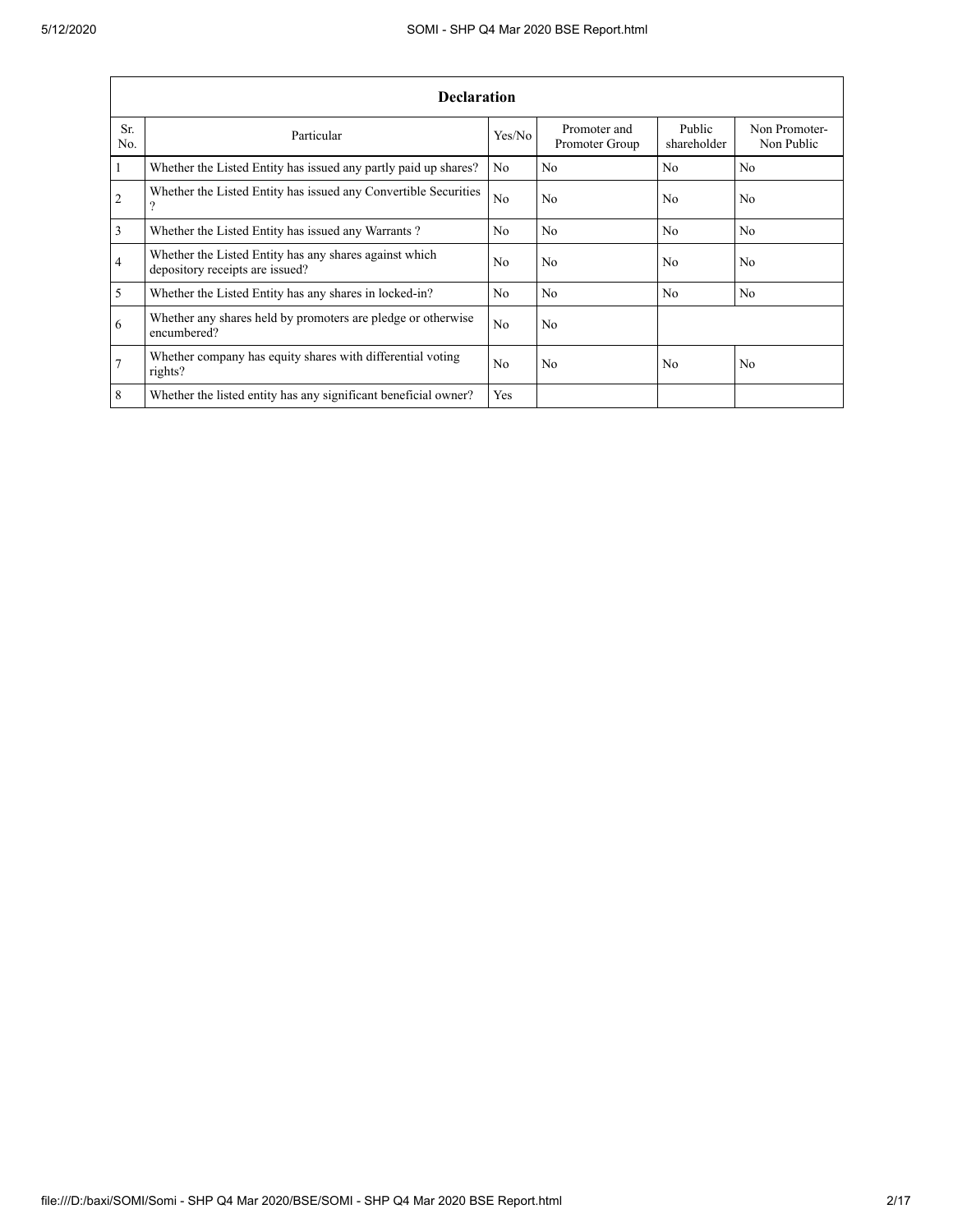|                 | Category                                  | Nos. Of                                                                                                                        | No. of<br>fully paid | No. Of<br>Partly<br>paid-up | No. Of<br>shares         | Total nos.<br>shares | Shareholding as a<br>% of total no. of<br>shares (calculated<br>as per SCRR, | Number of Voting Rights held in each<br>class of securities (IX) |                           |          |       |
|-----------------|-------------------------------------------|--------------------------------------------------------------------------------------------------------------------------------|----------------------|-----------------------------|--------------------------|----------------------|------------------------------------------------------------------------------|------------------------------------------------------------------|---------------------------|----------|-------|
| Category<br>(1) | of<br>shareholder                         | shareholders                                                                                                                   | up equity            | equity                      | underlying<br>Depository | held (VII)           |                                                                              |                                                                  | No of Voting (XIV) Rights |          |       |
|                 | (II)                                      | $= (IV) +$<br>shares<br>(III)<br>shares<br>Receipts<br>held<br>$(V)$ + $(VI)$<br>held $(IV)$<br>% of $(A+B+C2)$<br>(VI)<br>(V) | 1957) (VIII) As a    | Class eg:<br>X              | Class<br>eg:y            | Total                | $%$ of<br>$(A+B+C)$                                                          |                                                                  |                           |          |       |
| (A)             | Promoter<br>$\&$<br>Promoter<br>Group     | 7                                                                                                                              | 6955787              |                             |                          | 6955787              | 59.05                                                                        | 6955787                                                          |                           | 6955787  | 59.05 |
| (B)             | Public                                    | 3771                                                                                                                           | 4823869              |                             |                          | 4823869              | 40.95                                                                        | 4823869                                                          |                           | 4823869  | 40.95 |
| (C)             | Non<br>Promoter-<br>Non Public            |                                                                                                                                |                      |                             |                          |                      |                                                                              |                                                                  |                           |          |       |
| (C1)            | <b>Shares</b><br>underlying<br><b>DRs</b> |                                                                                                                                |                      |                             |                          |                      |                                                                              |                                                                  |                           |          |       |
| (C2)            | Shares held<br>by<br>Employee<br>Trusts   |                                                                                                                                |                      |                             |                          |                      |                                                                              |                                                                  |                           |          |       |
|                 | Total                                     | 3778                                                                                                                           | 11779656             |                             |                          | 11779656             | 100                                                                          | 11779656                                                         |                           | 11779656 | 100   |

## Table I - Summary Statement holding of specified securities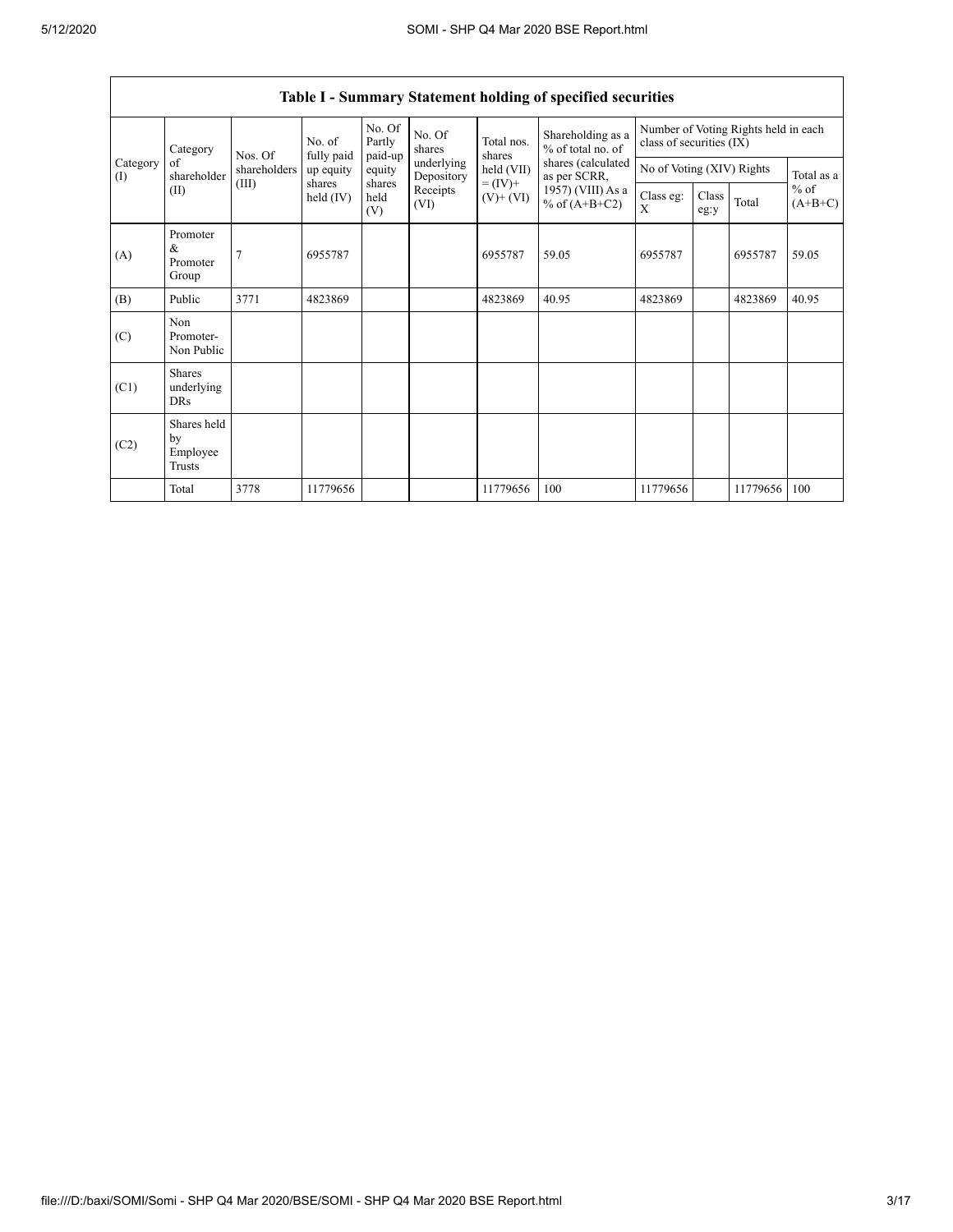|                | Table I - Summary Statement holding of specified securities |                                                 |                                    |                                                                                                                                              |                                                                                    |                                                  |            |                                                                               |                                           |                            |
|----------------|-------------------------------------------------------------|-------------------------------------------------|------------------------------------|----------------------------------------------------------------------------------------------------------------------------------------------|------------------------------------------------------------------------------------|--------------------------------------------------|------------|-------------------------------------------------------------------------------|-------------------------------------------|----------------------------|
| Category<br>of | Category                                                    | No. Of<br>Shares<br>Underlying                  |                                    | No. Of Shares<br>Underlying<br>Outstanding<br>convertible                                                                                    | Shareholding, as a %<br>assuming full<br>conversion of<br>convertible securities ( | Number of<br>Locked in<br>shares (XII)           |            | Number of<br><b>Shares</b><br>pledged or<br>otherwise<br>encumbered<br>(XIII) |                                           | Number of<br>equity shares |
| (I)            | shareholder<br>(II)                                         | Outstanding<br>convertible<br>securities<br>(X) | Outstanding<br>Warrants<br>$(X_i)$ | securities and<br>as a percentage of<br>No. Of<br>diluted share capital)<br>$(XI)=(VII)+(X) As a %$<br>Warrants (Xi)<br>of $(A+B+C2)$<br>(a) | No.<br>(a)                                                                         | As a<br>$%$ of<br>total<br>Shares<br>held<br>(b) | No.<br>(a) | As $\mathbf{a}$<br>$%$ of<br>total<br><b>Shares</b><br>held<br>(b)            | held in<br>dematerialized<br>form $(XIV)$ |                            |
| (A)            | Promoter<br>&<br>Promoter<br>Group                          |                                                 |                                    |                                                                                                                                              | 59.05                                                                              |                                                  |            |                                                                               |                                           | 6955787                    |
| (B)            | Public                                                      |                                                 |                                    |                                                                                                                                              | 40.95                                                                              |                                                  |            |                                                                               |                                           | 4001859                    |
| (C)            | Non<br>Promoter-<br>Non Public                              |                                                 |                                    |                                                                                                                                              |                                                                                    |                                                  |            |                                                                               |                                           |                            |
| (C1)           | <b>Shares</b><br>underlying<br><b>DRs</b>                   |                                                 |                                    |                                                                                                                                              |                                                                                    |                                                  |            |                                                                               |                                           |                            |
| (C2)           | Shares held<br>by<br>Employee<br><b>Trusts</b>              |                                                 |                                    |                                                                                                                                              |                                                                                    |                                                  |            |                                                                               |                                           |                            |
|                | Total                                                       |                                                 |                                    |                                                                                                                                              | 100                                                                                |                                                  |            |                                                                               |                                           | 10957646                   |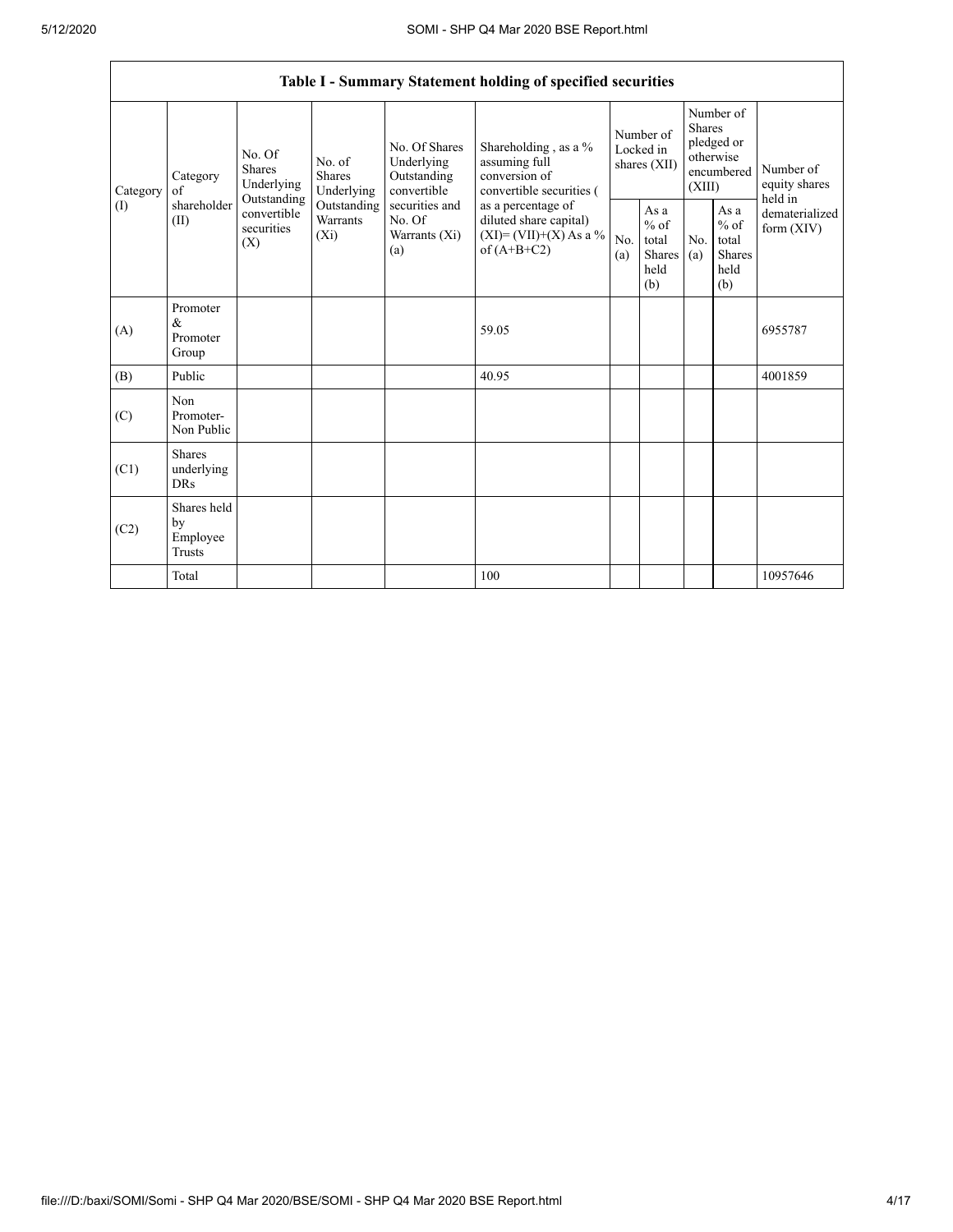| Table II - Statement showing shareholding pattern of the Promoter and Promoter Group           |                                                                                                                     |                         |                                   |                                 |                                    |                                                                  |                                          |                           |               |                                      |                           |
|------------------------------------------------------------------------------------------------|---------------------------------------------------------------------------------------------------------------------|-------------------------|-----------------------------------|---------------------------------|------------------------------------|------------------------------------------------------------------|------------------------------------------|---------------------------|---------------|--------------------------------------|---------------------------|
|                                                                                                |                                                                                                                     |                         |                                   | No.<br><b>Of</b>                | No. Of                             | Total nos.                                                       | Shareholding<br>as a % of                | class of securities (IX)  |               | Number of Voting Rights held in each |                           |
| Sr.                                                                                            | Category $\&$<br>Name of the                                                                                        | Nos. Of<br>shareholders | No. of<br>fully paid<br>up equity | Partly<br>paid-<br>up           | shares<br>underlying<br>Depository | shares<br>held<br>$(VII) =$                                      | total no. of<br>shares<br>(calculated as | No of Voting (XIV) Rights |               |                                      | Total<br>as a %<br>of     |
|                                                                                                | Shareholders (I)                                                                                                    | (III)                   | shares<br>held $(IV)$             | equity<br>shares<br>held<br>(V) | Receipts<br>(VI)                   | $(IV)+$<br>1957) (VIII)<br>$(V)+(VI)$<br>As a % of<br>$(A+B+C2)$ | per SCRR,                                | Class eg:<br>X            | Class<br>eg:y | Total                                | Total<br>Voting<br>rights |
| A                                                                                              | Table II - Statement showing shareholding pattern of the Promoter and Promoter Group                                |                         |                                   |                                 |                                    |                                                                  |                                          |                           |               |                                      |                           |
| (1)                                                                                            | Indian                                                                                                              |                         |                                   |                                 |                                    |                                                                  |                                          |                           |               |                                      |                           |
| (a)                                                                                            | Individuals/Hindu<br>undivided Family                                                                               | $\overline{7}$          | 6955787                           |                                 |                                    | 6955787                                                          | 59.05                                    | 6955787                   |               | 6955787                              | 59.05                     |
| Sub-Total<br>(A)(1)                                                                            |                                                                                                                     | $\overline{7}$          | 6955787                           |                                 |                                    | 6955787                                                          | 59.05                                    | 6955787                   |               | 6955787                              | 59.05                     |
| (2)                                                                                            | Foreign                                                                                                             |                         |                                   |                                 |                                    |                                                                  |                                          |                           |               |                                      |                           |
| Total<br>Shareholding<br>of Promoter<br>and<br>Promoter<br>Group $(A)=$<br>$(A)(1)+(A)$<br>(2) |                                                                                                                     | 7                       | 6955787                           |                                 |                                    | 6955787                                                          | 59.05                                    | 6955787                   |               | 6955787                              | 59.05                     |
| $\, {\bf B}$                                                                                   | Table III - Statement showing shareholding pattern of the Public shareholder                                        |                         |                                   |                                 |                                    |                                                                  |                                          |                           |               |                                      |                           |
| (1)                                                                                            | Institutions                                                                                                        |                         |                                   |                                 |                                    |                                                                  |                                          |                           |               |                                      |                           |
| (3)                                                                                            | Non-institutions                                                                                                    |                         |                                   |                                 |                                    |                                                                  |                                          |                           |               |                                      |                           |
| (a(i))                                                                                         | Individuals -<br>i.Individual<br>shareholders<br>holding nominal<br>share capital up<br>to Rs. 2 lakhs.             | 3495                    | 1808376                           |                                 |                                    | 1808376                                                          | 15.35                                    | 1808376                   |               | 1808376                              | 15.35                     |
| (a(ii))                                                                                        | Individuals - ii.<br>Individual<br>shareholders<br>holding nominal<br>share capital in<br>excess of Rs. 2<br>lakhs. | 8                       | 603435                            |                                 |                                    | 603435                                                           | 5.12                                     | 603435                    |               | 603435                               | 5.12                      |
| (e)                                                                                            | Any Other<br>(specify)                                                                                              | 268                     | 2412058                           |                                 |                                    | 2412058                                                          | 20.48                                    | 2412058                   |               | 2412058                              | 20.48                     |
| Sub-Total<br>(B)(3)                                                                            |                                                                                                                     | 3771                    | 4823869                           |                                 |                                    | 4823869                                                          | 40.95                                    | 4823869                   |               | 4823869                              | 40.95                     |
| <b>Total Public</b><br>Shareholding<br>$(B)=(B)(1)+$<br>$(B)(2)+(B)$<br>(3)                    |                                                                                                                     | 3771                    | 4823869                           |                                 |                                    | 4823869                                                          | 40.95                                    | 4823869                   |               | 4823869                              | 40.95                     |
| $\mathbf C$                                                                                    | Table IV - Statement showing shareholding pattern of the Non Promoter- Non Public shareholder                       |                         |                                   |                                 |                                    |                                                                  |                                          |                           |               |                                      |                           |
| Total (<br>$A+B+C2$ )                                                                          |                                                                                                                     | 3778                    | 11779656                          |                                 |                                    | 11779656                                                         | 100                                      | 11779656                  |               | 11779656                             | 100                       |
| Total<br>$(A+B+C)$                                                                             |                                                                                                                     | 3778                    | 11779656                          |                                 |                                    | 11779656                                                         | 100                                      | 11779656                  |               | 11779656                             | 100                       |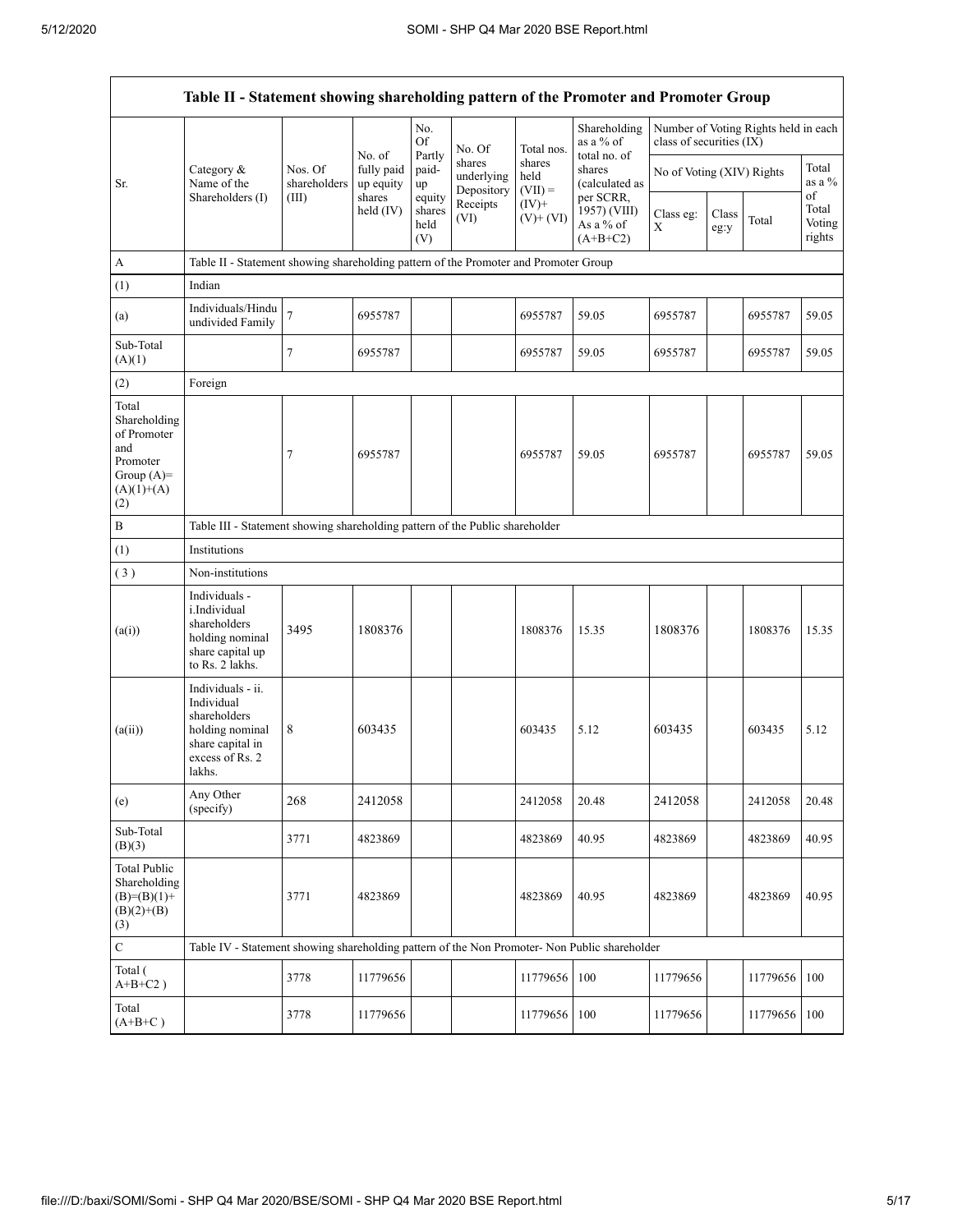| Table II - Statement showing shareholding pattern of the Promoter and Promoter Group    |                                                                                                     |                                       |                                                                                                           |                                                                                                                                                                           |  |                                                  |            |                                                                        |                                       |
|-----------------------------------------------------------------------------------------|-----------------------------------------------------------------------------------------------------|---------------------------------------|-----------------------------------------------------------------------------------------------------------|---------------------------------------------------------------------------------------------------------------------------------------------------------------------------|--|--------------------------------------------------|------------|------------------------------------------------------------------------|---------------------------------------|
| Sr.                                                                                     | No. Of<br><b>Shares</b><br>Underlying<br>Outstanding<br>convertible<br>securities<br>$(X_i)$<br>(X) | No. of<br><b>Shares</b><br>Underlying | No. Of Shares<br>Underlying<br>Outstanding<br>convertible<br>securities and<br>No. Of Warrants<br>(Xi)(a) | Shareholding, as a %<br>assuming full conversion of<br>convertible securities (as a<br>percentage of diluted share<br>capital) $(XI) = (VII)+(X) As$<br>a % of $(A+B+C2)$ |  | Number of<br>Locked in<br>shares $(XII)$         |            | Number of<br>Shares<br>pledged or<br>otherwise<br>encumbered<br>(XIII) | Number of<br>equity shares<br>held in |
|                                                                                         |                                                                                                     | Outstanding<br><b>Warrants</b>        |                                                                                                           |                                                                                                                                                                           |  | As a<br>$%$ of<br>total<br>Shares<br>held<br>(b) | No.<br>(a) | As a<br>$%$ of<br>total<br><b>Shares</b><br>held<br>(b)                | dematerialized<br>form $(XIV)$        |
| $\mathbf{A}$                                                                            |                                                                                                     |                                       |                                                                                                           | Table II - Statement showing shareholding pattern of the Promoter and Promoter Group                                                                                      |  |                                                  |            |                                                                        |                                       |
| (1)                                                                                     | Indian                                                                                              |                                       |                                                                                                           |                                                                                                                                                                           |  |                                                  |            |                                                                        |                                       |
| (a)                                                                                     |                                                                                                     |                                       |                                                                                                           | 59.05                                                                                                                                                                     |  |                                                  |            |                                                                        | 6955787                               |
| Sub-Total (A)<br>(1)                                                                    |                                                                                                     |                                       |                                                                                                           | 59.05                                                                                                                                                                     |  |                                                  |            |                                                                        | 6955787                               |
| (2)                                                                                     | Foreign                                                                                             |                                       |                                                                                                           |                                                                                                                                                                           |  |                                                  |            |                                                                        |                                       |
| Total<br>Shareholding<br>of Promoter<br>and Promoter<br>Group $(A)=$<br>$(A)(1)+(A)(2)$ |                                                                                                     |                                       |                                                                                                           | 59.05                                                                                                                                                                     |  |                                                  |            |                                                                        | 6955787                               |
| $\, {\bf B}$                                                                            |                                                                                                     |                                       |                                                                                                           | Table III - Statement showing shareholding pattern of the Public shareholder                                                                                              |  |                                                  |            |                                                                        |                                       |
| (1)                                                                                     | Institutions                                                                                        |                                       |                                                                                                           |                                                                                                                                                                           |  |                                                  |            |                                                                        |                                       |
| (3)                                                                                     | Non-institutions                                                                                    |                                       |                                                                                                           |                                                                                                                                                                           |  |                                                  |            |                                                                        |                                       |
| (a(i))                                                                                  |                                                                                                     |                                       |                                                                                                           | 15.35                                                                                                                                                                     |  |                                                  |            |                                                                        | 1808366                               |
| (a(ii))                                                                                 |                                                                                                     |                                       |                                                                                                           | 5.12                                                                                                                                                                      |  |                                                  |            |                                                                        | 603435                                |
| (e)                                                                                     |                                                                                                     |                                       |                                                                                                           | 20.48                                                                                                                                                                     |  |                                                  |            |                                                                        | 1590058                               |
| Sub-Total (B)<br>(3)                                                                    |                                                                                                     |                                       |                                                                                                           | 40.95                                                                                                                                                                     |  |                                                  |            |                                                                        | 4001859                               |
| <b>Total Public</b><br>Shareholding<br>$(B)=(B)(1)+$<br>$(B)(2)+(B)(3)$                 |                                                                                                     |                                       |                                                                                                           | 40.95                                                                                                                                                                     |  |                                                  |            |                                                                        | 4001859                               |
| $\mathbf C$                                                                             |                                                                                                     |                                       |                                                                                                           | Table IV - Statement showing shareholding pattern of the Non Promoter- Non Public shareholder                                                                             |  |                                                  |            |                                                                        |                                       |
| Total (<br>$A+B+C2$ )                                                                   |                                                                                                     |                                       |                                                                                                           | 100                                                                                                                                                                       |  |                                                  |            |                                                                        | 10957646                              |
| Total (A+B+C                                                                            |                                                                                                     |                                       |                                                                                                           | 100                                                                                                                                                                       |  |                                                  |            |                                                                        | 10957646                              |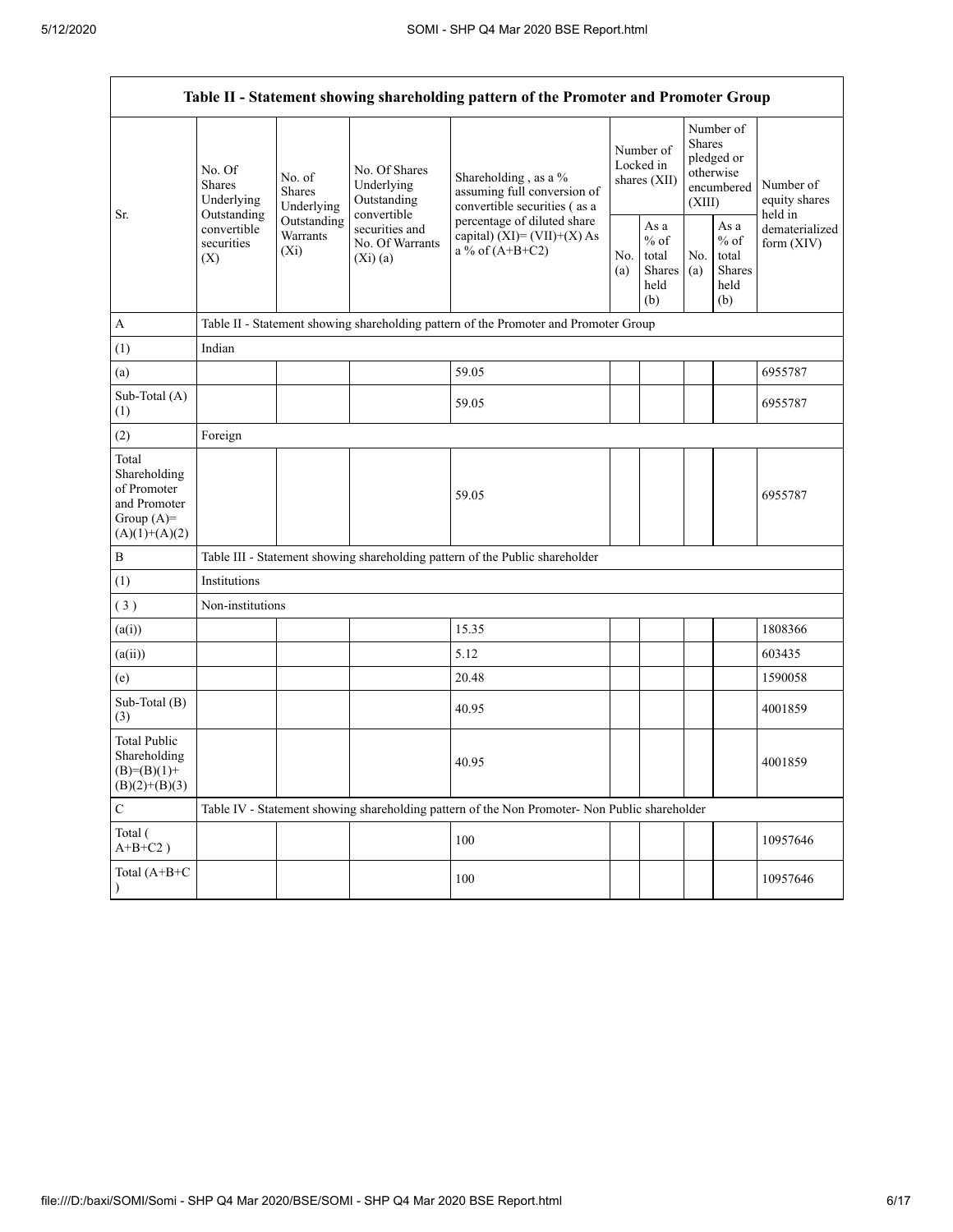|                                                                                                                                                                                             | Individuals/Hindu undivided Family                            |                                     |                                                    |                                         |                                 |                                 |                                 |  |  |
|---------------------------------------------------------------------------------------------------------------------------------------------------------------------------------------------|---------------------------------------------------------------|-------------------------------------|----------------------------------------------------|-----------------------------------------|---------------------------------|---------------------------------|---------------------------------|--|--|
| Searial No.                                                                                                                                                                                 | $\mathbf{1}$                                                  | $\overline{c}$                      | 3                                                  | $\overline{4}$                          | 5                               | 6                               | $\boldsymbol{7}$                |  |  |
| Name of the<br>Shareholders (I)                                                                                                                                                             | <b>GAURAV</b><br><b>BHANSALI</b>                              | <b>OM KUMARI</b><br><b>BHANSALI</b> | <b>OM PRAKASH</b><br><b>BHANSALI</b><br><b>HUF</b> | <b>OM</b><br><b>PRAKASH</b><br>BHANSALI | <b>PRIYA</b><br><b>BHANSALI</b> | <b>RUCHI</b><br><b>BHANSALI</b> | <b>VIMAL</b><br><b>BHANSALI</b> |  |  |
| PAN(II)                                                                                                                                                                                     | ADDPB0795R                                                    | ABFPB0643N                          | AAAHO7932H                                         | AAYPB9950G                              | AGQPB6184Q                      | AIIPB0949H                      | ADDPB0794Q                      |  |  |
| No. of fully paid<br>up equity shares<br>held (IV)                                                                                                                                          | 572335                                                        | 1091221                             | 135000                                             | 4417011                                 | 68691                           | 72689                           | 598840                          |  |  |
| No. Of Partly paid-<br>up equity shares<br>held(V)                                                                                                                                          |                                                               |                                     |                                                    |                                         |                                 |                                 |                                 |  |  |
| No. Of shares<br>underlying<br>Depository<br>Receipts (VI)                                                                                                                                  |                                                               |                                     |                                                    |                                         |                                 |                                 |                                 |  |  |
| Total nos. shares<br>held $(VII) = (IV) +$<br>$(V)$ + $(VI)$                                                                                                                                | 572335                                                        | 1091221                             | 135000                                             | 4417011                                 | 68691                           | 72689                           | 598840                          |  |  |
| Shareholding as a<br>% of total no. of<br>shares (calculated<br>as per SCRR,<br>1957) (VIII) As a<br>% of $(A+B+C2)$                                                                        | 4.86                                                          | 9.26                                | 1.15                                               | 37.5                                    | 0.58                            | 0.62                            | 5.08                            |  |  |
|                                                                                                                                                                                             | Number of Voting Rights held in each class of securities (IX) |                                     |                                                    |                                         |                                 |                                 |                                 |  |  |
| Class eg:X                                                                                                                                                                                  | 572335                                                        | 1091221                             | 135000                                             | 4417011                                 | 68691                           | 72689                           | 598840                          |  |  |
| Class eg:y                                                                                                                                                                                  |                                                               |                                     |                                                    |                                         |                                 |                                 |                                 |  |  |
| Total                                                                                                                                                                                       | 572335                                                        | 1091221                             | 135000                                             | 4417011                                 | 68691                           | 72689                           | 598840                          |  |  |
| Total as a % of<br>Total Voting rights                                                                                                                                                      | 4.86                                                          | 9.26                                | 1.15                                               | 37.5                                    | 0.58                            | 0.62                            | 5.08                            |  |  |
| No. Of Shares<br>Underlying<br>Outstanding<br>convertible<br>securities $(X)$                                                                                                               |                                                               |                                     |                                                    |                                         |                                 |                                 |                                 |  |  |
| No. of Shares<br>Underlying<br>Outstanding<br>Warrants (Xi)                                                                                                                                 |                                                               |                                     |                                                    |                                         |                                 |                                 |                                 |  |  |
| No. Of Shares<br>Underlying<br>Outstanding<br>convertible<br>securities and No.<br>Of Warrants (Xi)<br>(a)                                                                                  |                                                               |                                     |                                                    |                                         |                                 |                                 |                                 |  |  |
| Shareholding, as a<br>% assuming full<br>conversion of<br>convertible<br>securities (as a<br>percentage of<br>diluted share<br>capital) $(XI)$ =<br>$(VII)+(Xi)(a)$ As a<br>% of $(A+B+C2)$ | 4.86                                                          | 9.26                                | 1.15                                               | 37.5                                    | 0.58                            | 0.62                            | 5.08                            |  |  |
| Number of Locked in shares (XII)                                                                                                                                                            |                                                               |                                     |                                                    |                                         |                                 |                                 |                                 |  |  |
| No. (a)                                                                                                                                                                                     |                                                               |                                     |                                                    |                                         |                                 |                                 |                                 |  |  |
| As a % of total<br>Shares held (b)                                                                                                                                                          |                                                               |                                     |                                                    |                                         |                                 |                                 |                                 |  |  |
| Number of Shares pledged or otherwise encumbered (XIII)                                                                                                                                     |                                                               |                                     |                                                    |                                         |                                 |                                 |                                 |  |  |
| No. $(a)$                                                                                                                                                                                   |                                                               |                                     |                                                    |                                         |                                 |                                 |                                 |  |  |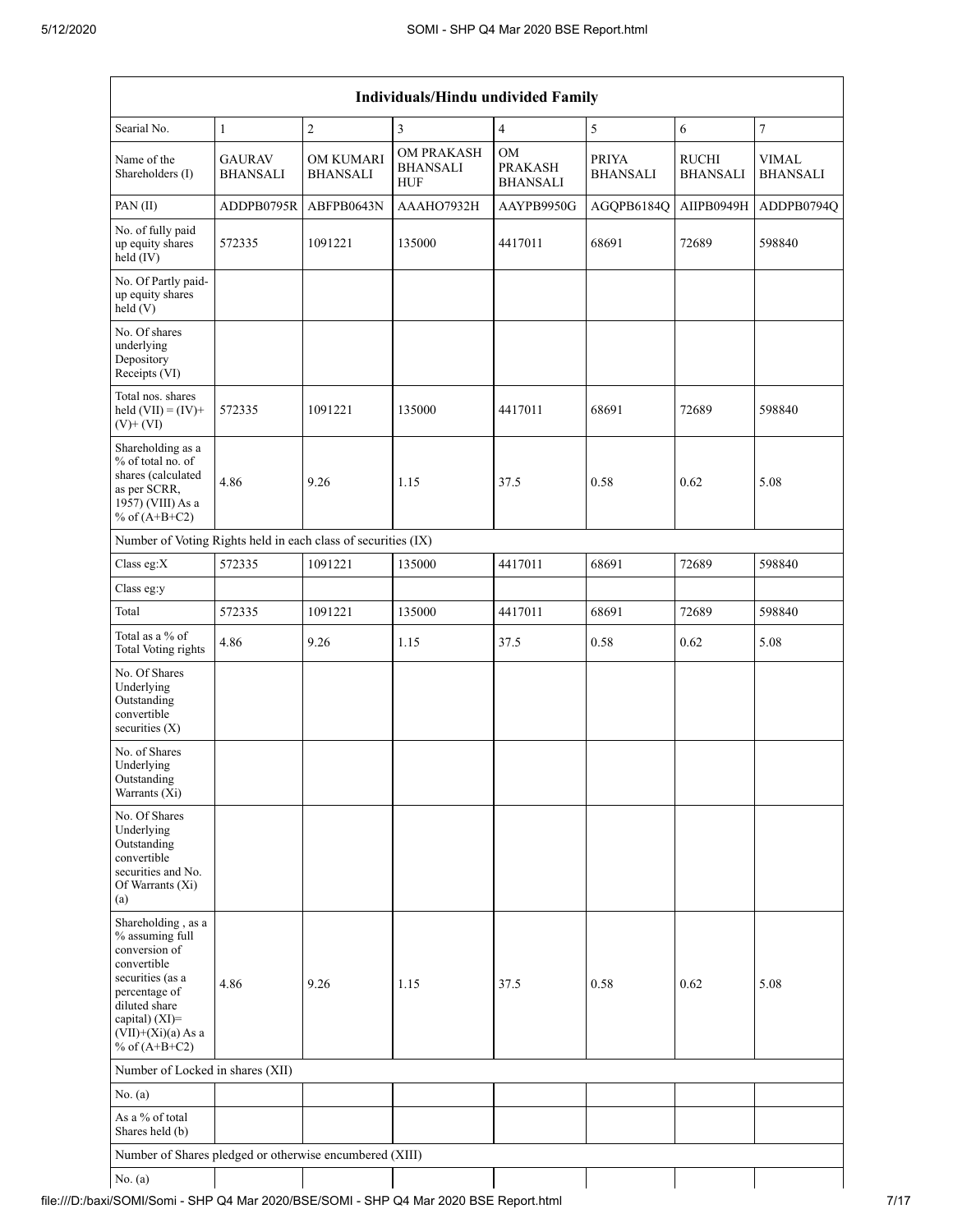| As a % of total<br>Shares held (b)                                   |          |          |          |          |          |          |          |
|----------------------------------------------------------------------|----------|----------|----------|----------|----------|----------|----------|
| Number of equity<br>shares held in<br>dematerialized<br>form $(XIV)$ | 572335   | 1091221  | 135000   | 4417011  | 68691    | 72689    | 598840   |
| Reason for not providing PAN                                         |          |          |          |          |          |          |          |
| Reason for not<br>providing PAN                                      |          |          |          |          |          |          |          |
| Shareholder type                                                     | Promoter | Promoter | Promoter | Promoter | Promoter | Promoter | Promoter |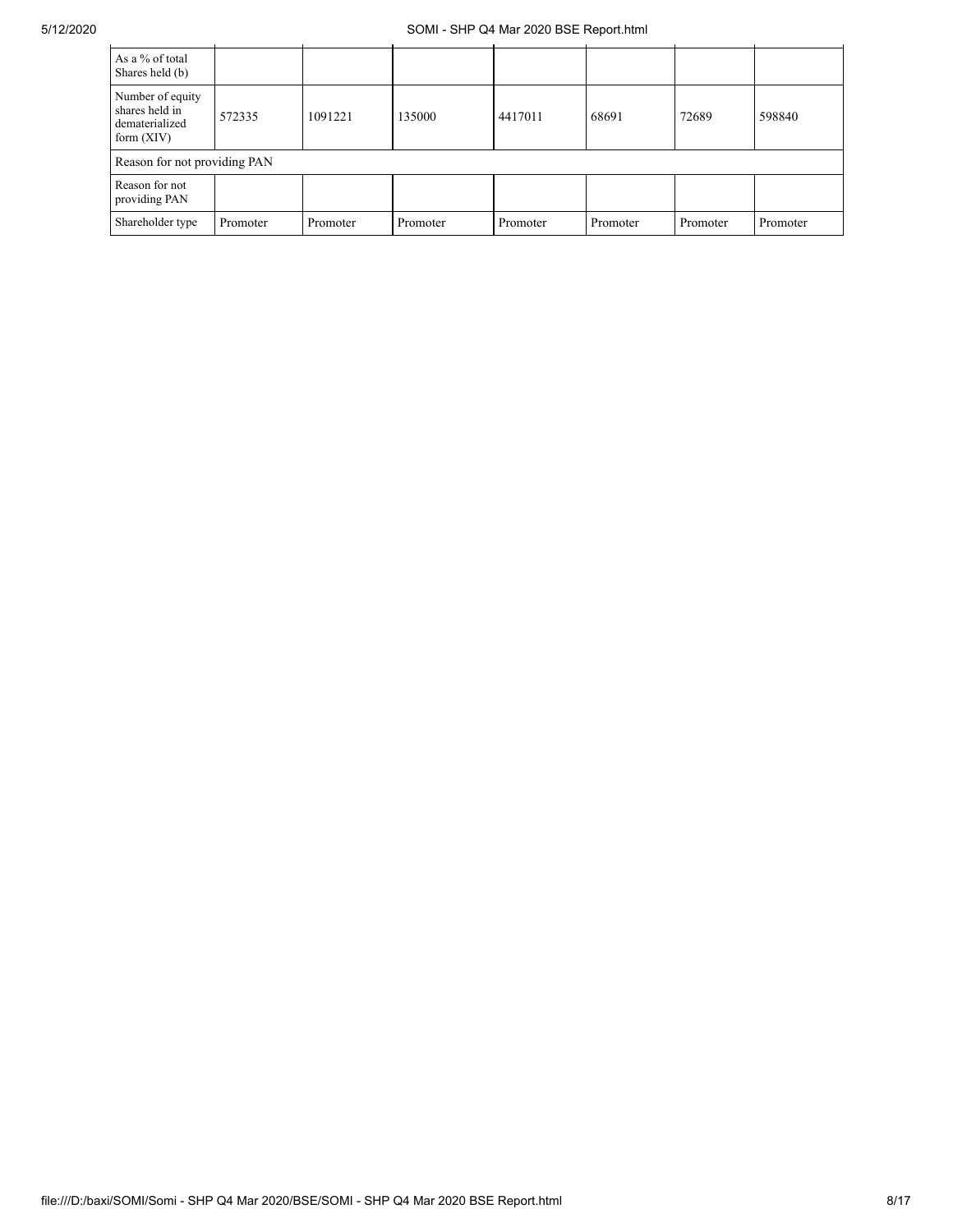| Individuals/Hindu undivided Family                                                                                                                                                       |                                                               |  |  |  |  |  |  |
|------------------------------------------------------------------------------------------------------------------------------------------------------------------------------------------|---------------------------------------------------------------|--|--|--|--|--|--|
| Searial No.                                                                                                                                                                              |                                                               |  |  |  |  |  |  |
| Name of the<br>Shareholders (I)                                                                                                                                                          | Click here to go back                                         |  |  |  |  |  |  |
| PAN(II)                                                                                                                                                                                  | Total                                                         |  |  |  |  |  |  |
| No. of fully paid<br>up equity shares<br>$\text{held}(\text{IV})$                                                                                                                        | 6955787                                                       |  |  |  |  |  |  |
| No. Of Partly paid-<br>up equity shares<br>$\text{held}(V)$                                                                                                                              |                                                               |  |  |  |  |  |  |
| No. Of shares<br>underlying<br>Depository<br>Receipts (VI)                                                                                                                               |                                                               |  |  |  |  |  |  |
| Total nos. shares<br>held $(VII) = (IV) +$<br>$(V)$ + $(VI)$                                                                                                                             | 6955787                                                       |  |  |  |  |  |  |
| Shareholding as a<br>% of total no. of<br>shares (calculated<br>as per SCRR,<br>1957) (VIII) As a<br>% of $(A+B+C2)$                                                                     | 59.05                                                         |  |  |  |  |  |  |
|                                                                                                                                                                                          | Number of Voting Rights held in each class of securities (IX) |  |  |  |  |  |  |
| Class eg:X                                                                                                                                                                               | 6955787                                                       |  |  |  |  |  |  |
| Class eg:y                                                                                                                                                                               |                                                               |  |  |  |  |  |  |
| Total                                                                                                                                                                                    | 6955787                                                       |  |  |  |  |  |  |
| Total as a % of<br>Total Voting rights                                                                                                                                                   | 59.05                                                         |  |  |  |  |  |  |
| No. Of Shares<br>Underlying<br>Outstanding<br>convertible<br>securities (X)                                                                                                              |                                                               |  |  |  |  |  |  |
| No. of Shares<br>Underlying<br>Outstanding<br>Warrants (Xi)                                                                                                                              |                                                               |  |  |  |  |  |  |
| No. Of Shares<br>Underlying<br>Outstanding<br>convertible<br>securities and No.<br>Of Warrants (Xi)<br>(a)                                                                               |                                                               |  |  |  |  |  |  |
| Shareholding, as a<br>% assuming full<br>conversion of<br>convertible<br>securities (as a<br>percentage of<br>diluted share<br>capital) (XI)=<br>$(VII)+(Xi)(a)$ As a<br>% of $(A+B+C2)$ | 59.05                                                         |  |  |  |  |  |  |
| Number of Locked in shares (XII)                                                                                                                                                         |                                                               |  |  |  |  |  |  |
| No. (a)                                                                                                                                                                                  |                                                               |  |  |  |  |  |  |
| As a $\%$ of total<br>Shares held (b)                                                                                                                                                    |                                                               |  |  |  |  |  |  |
|                                                                                                                                                                                          | Number of Shares pledged or otherwise encumbered (XIII)       |  |  |  |  |  |  |
| No. (a)                                                                                                                                                                                  |                                                               |  |  |  |  |  |  |
|                                                                                                                                                                                          |                                                               |  |  |  |  |  |  |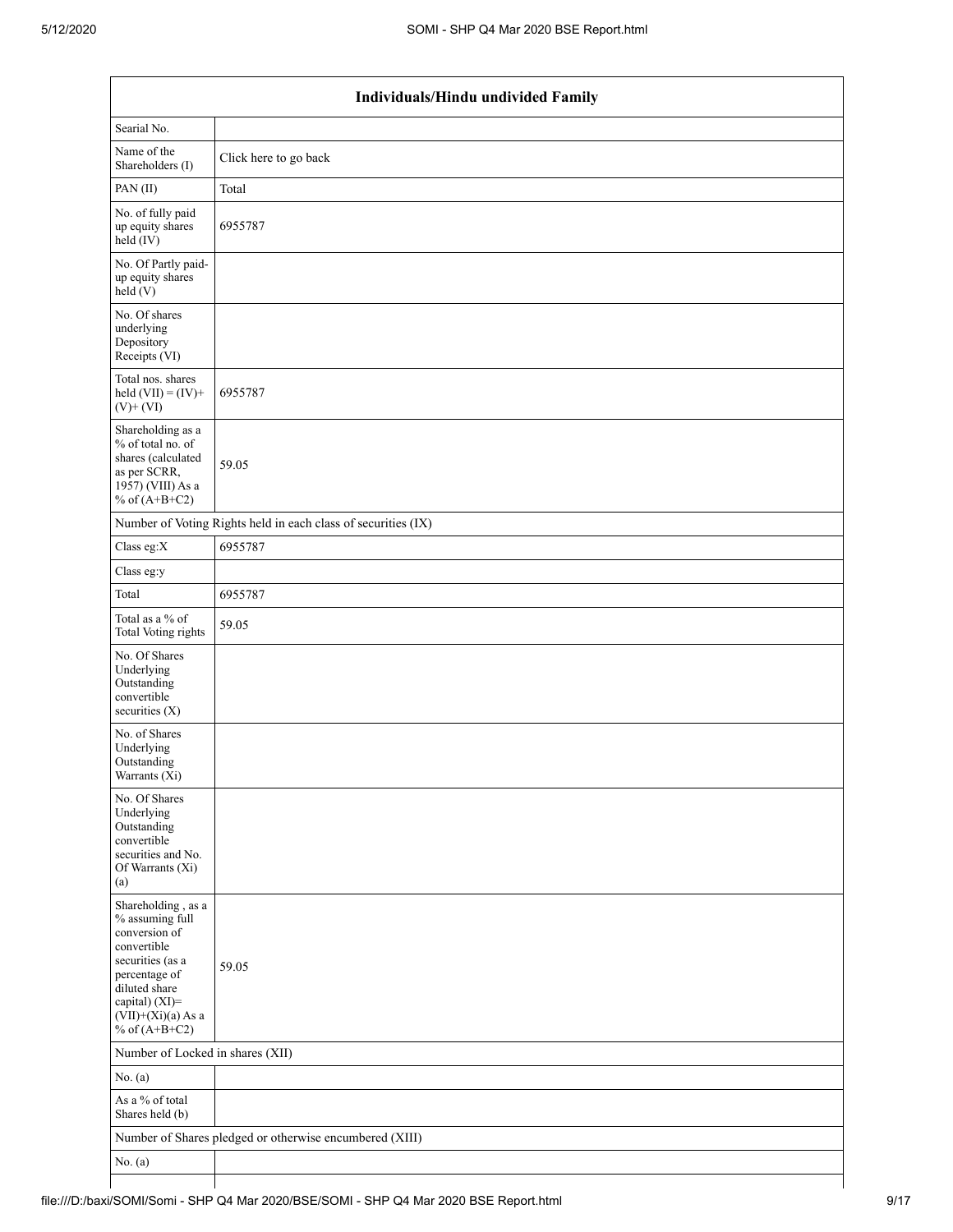| As a % of total<br>Shares held (b)                                   |         |
|----------------------------------------------------------------------|---------|
| Number of equity<br>shares held in<br>dematerialized<br>form $(XIV)$ | 6955787 |
| Reason for not providing PAN                                         |         |
| Reason for not<br>providing PAN                                      |         |
| Shareholder type                                                     |         |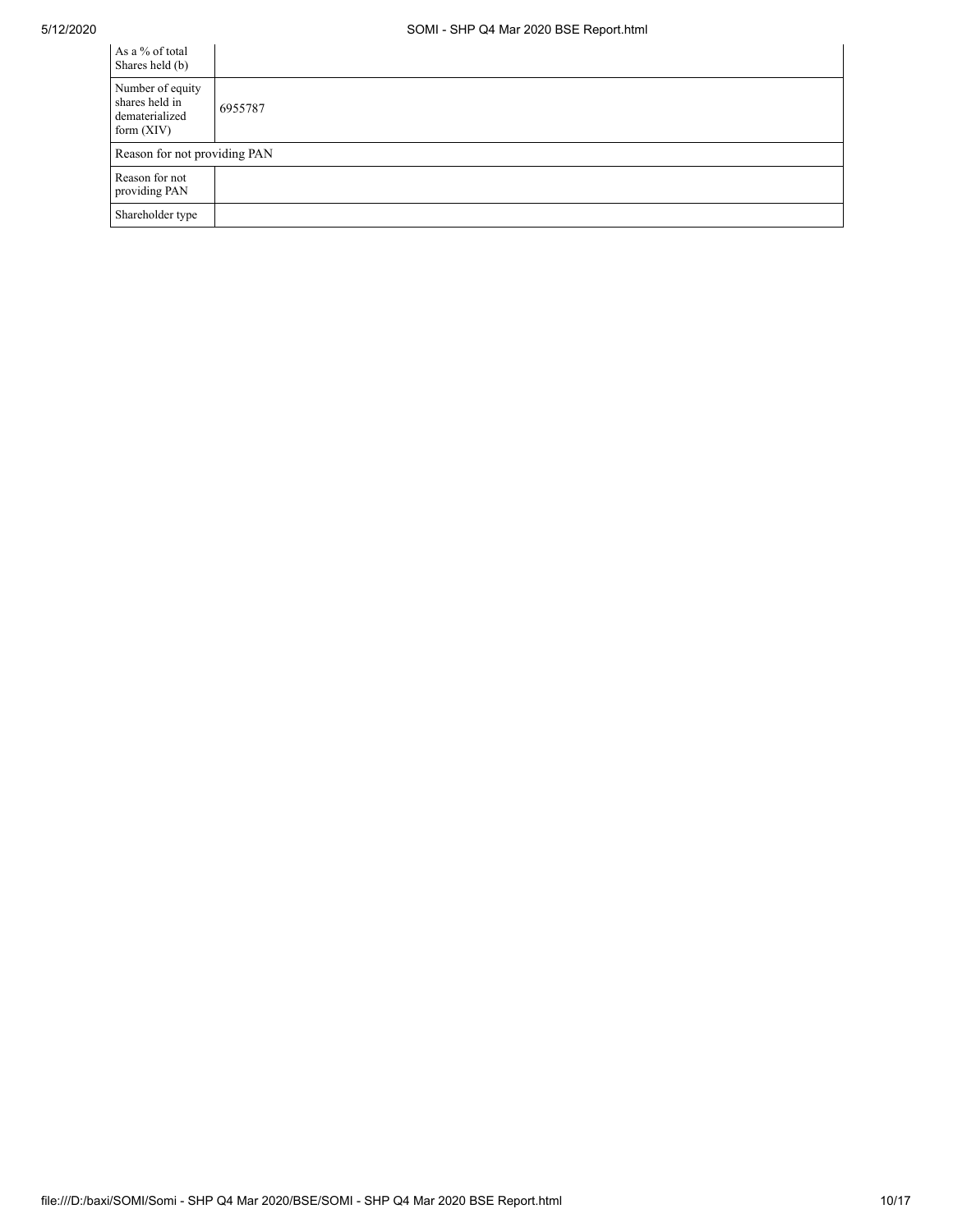| Individuals - ii. Individual shareholders holding nominal share capital in excess of Rs. 2 lakhs.                                                                                    |                                                               |                       |  |  |  |  |  |
|--------------------------------------------------------------------------------------------------------------------------------------------------------------------------------------|---------------------------------------------------------------|-----------------------|--|--|--|--|--|
| Searial No.                                                                                                                                                                          | $\mathbf{1}$                                                  |                       |  |  |  |  |  |
| Name of the<br>Shareholders (I)                                                                                                                                                      | RAJENDRAKUMAR S BHIMRAJKA                                     | Click here to go back |  |  |  |  |  |
| PAN(II)                                                                                                                                                                              | AETPB8730P                                                    | Total                 |  |  |  |  |  |
| No. of fully paid<br>up equity shares<br>held (IV)                                                                                                                                   | 275000                                                        | 275000                |  |  |  |  |  |
| No. Of Partly paid-<br>up equity shares<br>held(V)                                                                                                                                   |                                                               |                       |  |  |  |  |  |
| No. Of shares<br>underlying<br>Depository<br>Receipts (VI)                                                                                                                           |                                                               |                       |  |  |  |  |  |
| Total nos. shares<br>held $(VII) = (IV) +$<br>$(V)$ + $(VI)$                                                                                                                         | 275000                                                        | 275000                |  |  |  |  |  |
| Shareholding as a<br>% of total no. of<br>shares (calculated<br>as per SCRR,<br>1957) (VIII) As a<br>% of $(A+B+C2)$                                                                 | 2.33                                                          | 2.33                  |  |  |  |  |  |
|                                                                                                                                                                                      | Number of Voting Rights held in each class of securities (IX) |                       |  |  |  |  |  |
| Class eg: X                                                                                                                                                                          | 275000                                                        | 275000                |  |  |  |  |  |
| Class eg:y                                                                                                                                                                           |                                                               |                       |  |  |  |  |  |
| Total                                                                                                                                                                                | 275000                                                        | 275000                |  |  |  |  |  |
| Total as a % of<br><b>Total Voting rights</b>                                                                                                                                        | 2.33                                                          | 2.33                  |  |  |  |  |  |
| No. Of Shares<br>Underlying<br>Outstanding<br>convertible<br>securities $(X)$                                                                                                        |                                                               |                       |  |  |  |  |  |
| No. of Shares<br>Underlying<br>Outstanding<br>Warrants (Xi)                                                                                                                          |                                                               |                       |  |  |  |  |  |
| No. Of Shares<br>Underlying<br>Outstanding<br>convertible<br>securities and No.<br>Of Warrants (Xi)<br>(a)                                                                           |                                                               |                       |  |  |  |  |  |
| Shareholding, as a<br>% assuming full<br>conversion of<br>convertible<br>securities (as a<br>percentage of<br>diluted share<br>capital) (XI)=<br>$(VII)+(X)$ As a %<br>of $(A+B+C2)$ | 2.33                                                          | 2.33                  |  |  |  |  |  |
| Number of Locked in shares (XII)                                                                                                                                                     |                                                               |                       |  |  |  |  |  |
| No. $(a)$                                                                                                                                                                            |                                                               |                       |  |  |  |  |  |
| As a % of total<br>Shares held (b)                                                                                                                                                   |                                                               |                       |  |  |  |  |  |
| Number of equity<br>shares held in<br>dematerialized<br>form (XIV)                                                                                                                   | 275000                                                        | 275000                |  |  |  |  |  |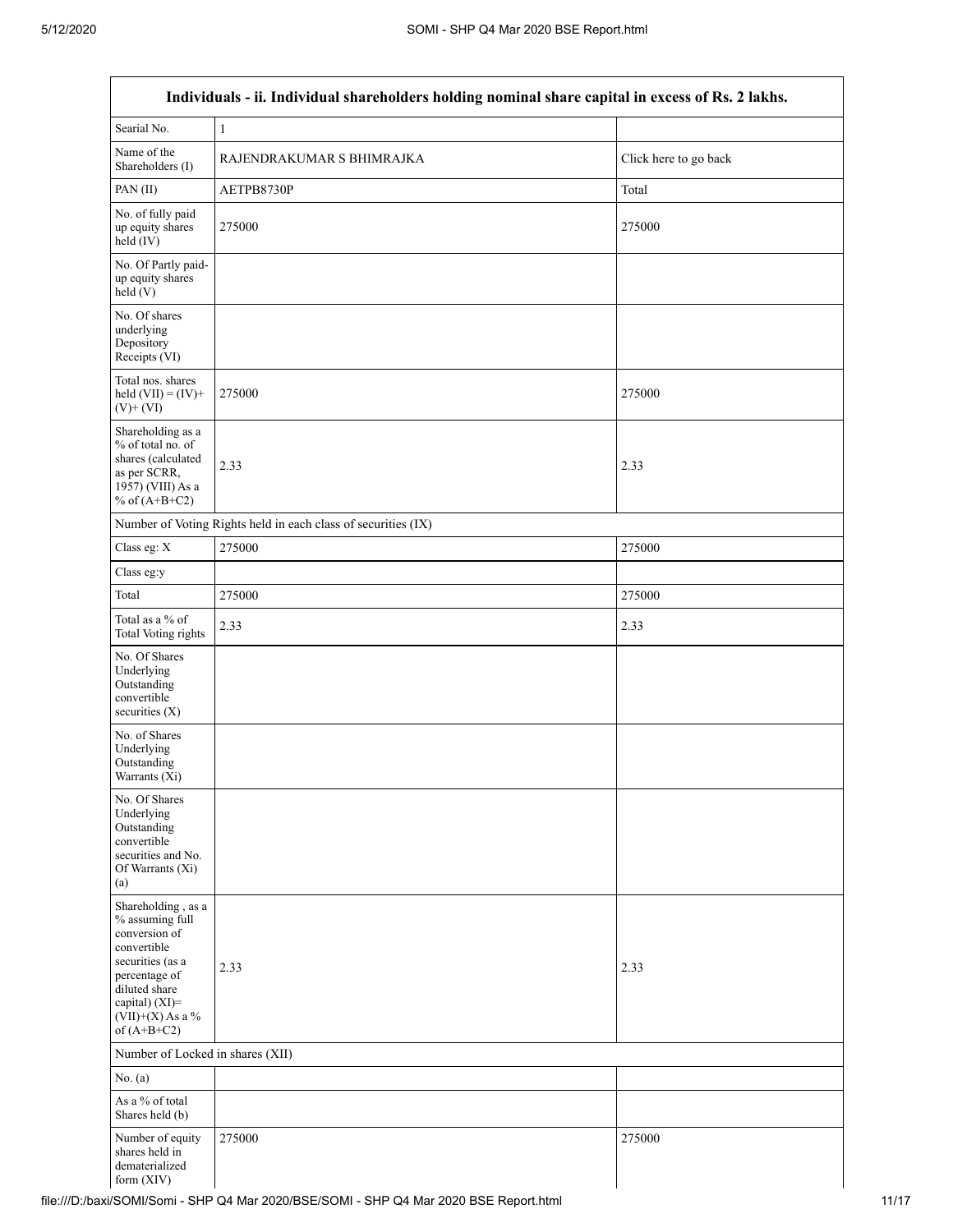l.

| Reason for not providing PAN    |  |  |  |  |  |  |
|---------------------------------|--|--|--|--|--|--|
| Reason for not<br>providing PAN |  |  |  |  |  |  |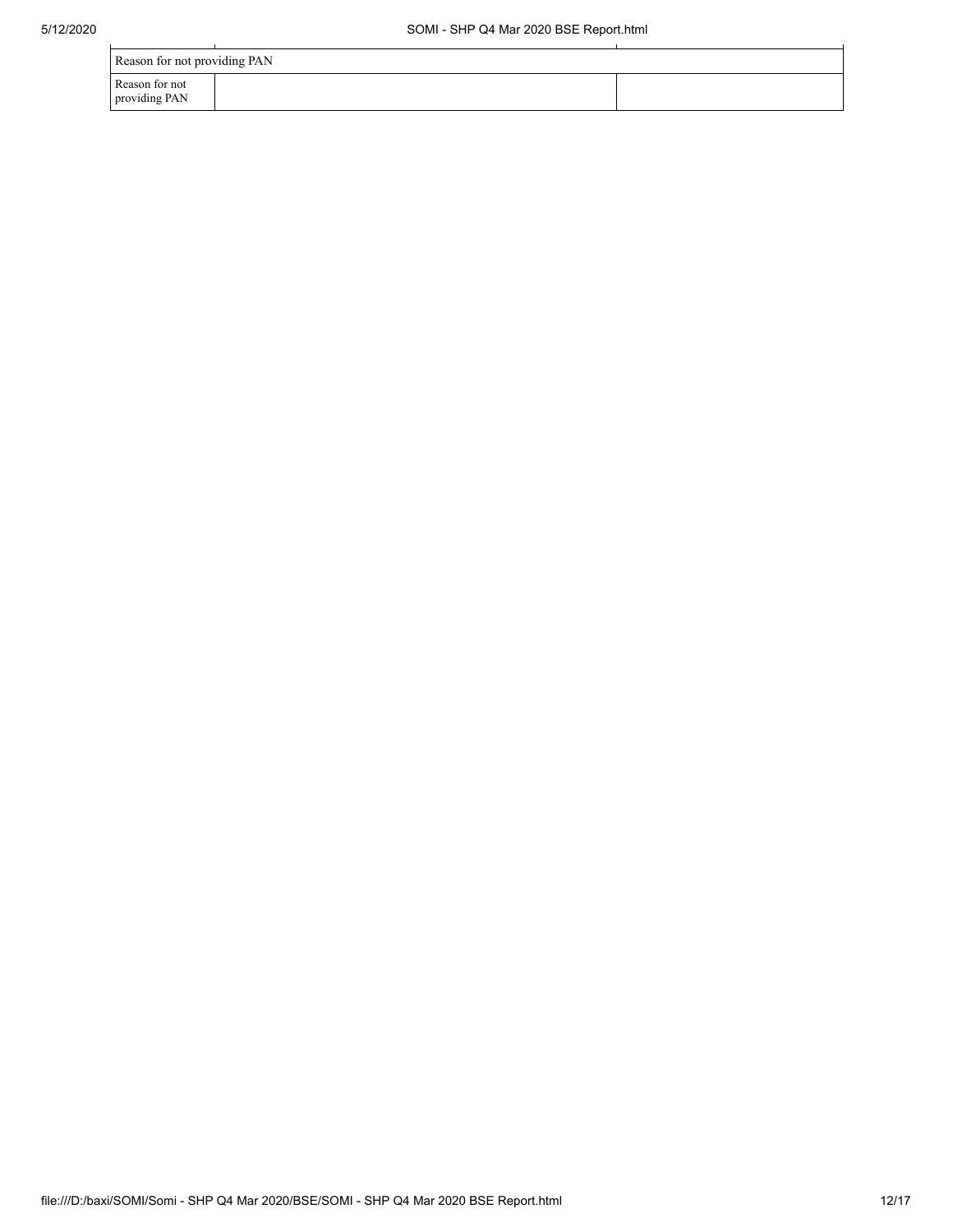| Any Other (specify)                                                                                                                              |                            |                            |                                                                     |                                                                      |                                                                          |                                                                    |                                                                     |  |  |  |
|--------------------------------------------------------------------------------------------------------------------------------------------------|----------------------------|----------------------------|---------------------------------------------------------------------|----------------------------------------------------------------------|--------------------------------------------------------------------------|--------------------------------------------------------------------|---------------------------------------------------------------------|--|--|--|
| Searial No.                                                                                                                                      | 1                          | $\sqrt{2}$                 | $\overline{3}$                                                      | $\overline{4}$                                                       | 5                                                                        | 6                                                                  | $\overline{7}$                                                      |  |  |  |
| Category                                                                                                                                         | Clearing<br>Members        | <b>Bodies</b><br>Corporate | <b>Bodies</b><br>Corporate                                          | <b>Bodies</b><br>Corporate                                           | <b>Bodies Corporate</b>                                                  | <b>Bodies</b><br>Corporate                                         | <b>Bodies</b><br>Corporate                                          |  |  |  |
| Category / More<br>than 1 percentage                                                                                                             | Category                   | Category                   | More than 1<br>percentage of<br>shareholding                        | More than 1<br>percentage of<br>shareholding                         | More than 1<br>percentage of<br>shareholding                             | More than 1<br>percentage of<br>shareholding                       | More than 1<br>percentage of<br>shareholding                        |  |  |  |
| Name of the<br>Shareholders (I)                                                                                                                  |                            |                            | <b>JOSHNA</b><br><b>TRADING</b><br><b>PRIVATE</b><br><b>LIMITED</b> | <b>MANISH</b><br><b>TRADECOM</b><br><b>PRIVATE</b><br><b>LIMITED</b> | ROYAL JAISAL<br><b>FINANCIAL</b><br><b>CONSULTANTS PVT</b><br><b>LTD</b> | <b>SAJOY</b><br><b>RUBBERS</b><br><b>PRIVATE</b><br><b>LIMITED</b> | <b>SINA</b><br><b>CHEMTRADE</b><br><b>PRIVATE</b><br><b>LIMITED</b> |  |  |  |
| PAN(II)                                                                                                                                          |                            |                            | AABCJ7088F                                                          | AAECM7389P                                                           | AAECR2634L                                                               | AAKCS0554N                                                         |                                                                     |  |  |  |
| No. of the<br>Shareholders (I)                                                                                                                   | 15                         | 33                         | $\mathbf{1}$                                                        | 1                                                                    | $\mathbf{1}$                                                             | 1                                                                  | $\mathbf{1}$                                                        |  |  |  |
| No. of fully paid<br>up equity shares<br>held (IV)                                                                                               | 18722                      | 2137722                    | 286000                                                              | 301732                                                               | 382553                                                                   | 238000<br>298000                                                   |                                                                     |  |  |  |
| No. Of Partly paid-<br>up equity shares<br>held (V)                                                                                              |                            |                            |                                                                     |                                                                      |                                                                          |                                                                    |                                                                     |  |  |  |
| No. Of shares<br>underlying<br>Depository<br>Receipts (VI)                                                                                       |                            |                            |                                                                     |                                                                      |                                                                          |                                                                    |                                                                     |  |  |  |
| Total nos. shares<br>held $(VII) = (IV) +$<br>$(V)$ + $(VI)$                                                                                     | 18722<br>2137722<br>286000 |                            |                                                                     | 301732                                                               | 382553                                                                   | 238000                                                             | 298000                                                              |  |  |  |
| Shareholding as a<br>% of total no. of<br>shares (calculated<br>as per SCRR,<br>1957) (VIII) As a<br>% of $(A+B+C2)$                             | 0.16<br>18.15<br>2.43      |                            |                                                                     | 2.56                                                                 | 3.25                                                                     | 2.02<br>2.53                                                       |                                                                     |  |  |  |
| Number of Voting Rights held in each class of securities (IX)                                                                                    |                            |                            |                                                                     |                                                                      |                                                                          |                                                                    |                                                                     |  |  |  |
| Class eg: X                                                                                                                                      | 18722                      | 2137722                    | 286000                                                              | 301732                                                               | 382553                                                                   | 238000                                                             | 298000                                                              |  |  |  |
| Class eg:y                                                                                                                                       |                            |                            |                                                                     |                                                                      |                                                                          |                                                                    |                                                                     |  |  |  |
| Total                                                                                                                                            | 18722                      | 2137722                    | 286000                                                              | 301732                                                               | 382553                                                                   | 238000                                                             | 298000                                                              |  |  |  |
| Total as a % of<br><b>Total Voting rights</b>                                                                                                    | 0.16                       | 18.15                      | 2.43                                                                | 2.56                                                                 | 3.25                                                                     | 2.02                                                               | 2.53                                                                |  |  |  |
| No. Of Shares<br>Underlying<br>Outstanding<br>convertible<br>securities $(X)$                                                                    |                            |                            |                                                                     |                                                                      |                                                                          |                                                                    |                                                                     |  |  |  |
| No. of Shares<br>Underlying<br>Outstanding<br>Warrants (Xi)                                                                                      |                            |                            |                                                                     |                                                                      |                                                                          |                                                                    |                                                                     |  |  |  |
| No. Of Shares<br>Underlying<br>Outstanding<br>convertible<br>securities and No.<br>Of Warrants (Xi)<br>(a)                                       |                            |                            |                                                                     |                                                                      |                                                                          |                                                                    |                                                                     |  |  |  |
| Shareholding, as a<br>% assuming full<br>conversion of<br>convertible<br>securities (as a<br>percentage of<br>diluted share<br>capital) $(XI)$ = | 2.43<br>0.16<br>18.15      |                            | 2.56                                                                | 3.25                                                                 | 2.02                                                                     | 2.53                                                               |                                                                     |  |  |  |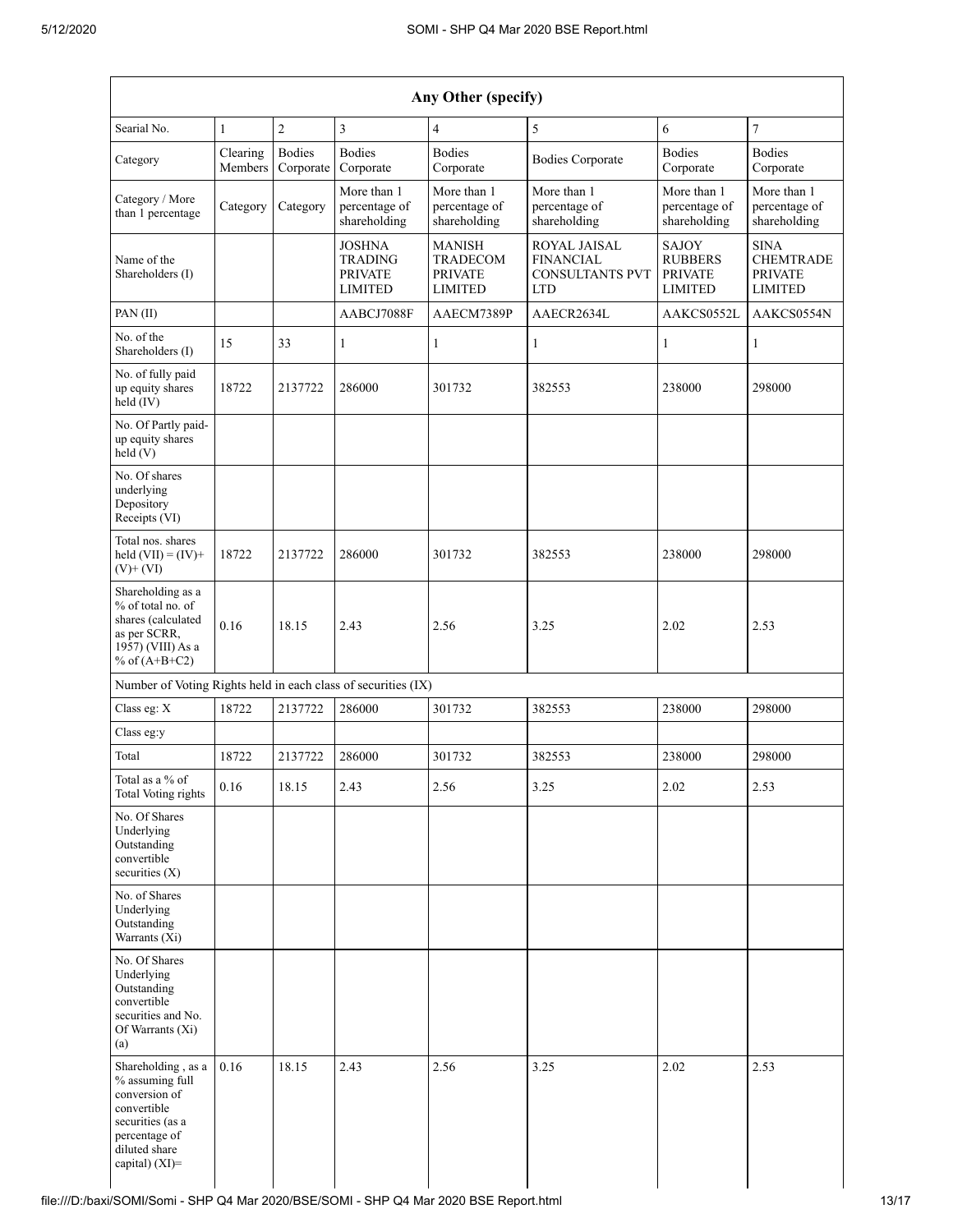## 5/12/2020 SOMI - SHP Q4 Mar 2020 BSE Report.html

| $(VII)+(X)$ As a %<br>of $(A+B+C2)$                                  |       |         |                |        |        |          |                |  |  |  |
|----------------------------------------------------------------------|-------|---------|----------------|--------|--------|----------|----------------|--|--|--|
| Number of Locked in shares (XII)                                     |       |         |                |        |        |          |                |  |  |  |
| No. $(a)$                                                            |       |         |                |        |        |          |                |  |  |  |
| As a % of total<br>Shares held (b)                                   |       |         |                |        |        |          |                |  |  |  |
| Number of equity<br>shares held in<br>dematerialized<br>form $(XIV)$ | 18722 | 1315722 | $\overline{0}$ | 301732 | 382553 | $\theta$ | $\overline{0}$ |  |  |  |
| Reason for not providing PAN                                         |       |         |                |        |        |          |                |  |  |  |
| Reason for not<br>providing PAN                                      |       |         |                |        |        |          |                |  |  |  |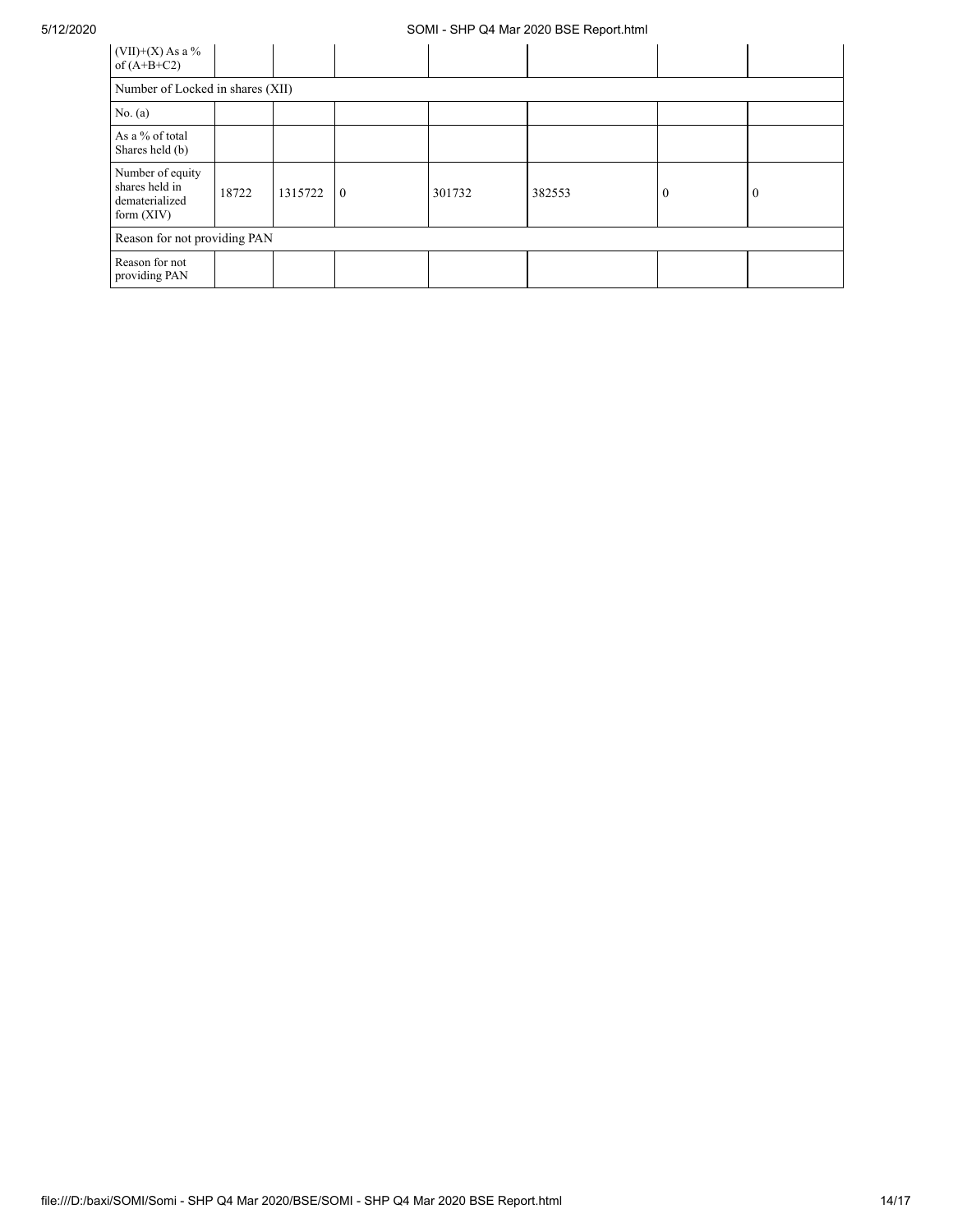| Any Other (specify)                                                                                                                                                                  |                                                               |                           |            |                       |  |  |  |  |  |  |
|--------------------------------------------------------------------------------------------------------------------------------------------------------------------------------------|---------------------------------------------------------------|---------------------------|------------|-----------------------|--|--|--|--|--|--|
| Searial No.                                                                                                                                                                          | 8                                                             | 9                         | $10\,$     |                       |  |  |  |  |  |  |
| Category                                                                                                                                                                             | <b>Bodies Corporate</b>                                       | Non-Resident Indian (NRI) | <b>HUF</b> |                       |  |  |  |  |  |  |
| Category / More<br>than 1 percentage                                                                                                                                                 | More than 1 percentage of shareholding                        | Category                  | Category   |                       |  |  |  |  |  |  |
| Name of the<br>Shareholders (I)                                                                                                                                                      | TRANSLAND SHARES PRIVATE LIMITED                              |                           |            | Click here to go back |  |  |  |  |  |  |
| PAN(II)                                                                                                                                                                              | AADCT1253A                                                    |                           |            | Total                 |  |  |  |  |  |  |
| No. of the<br>Shareholders (I)                                                                                                                                                       | 1                                                             | 50                        | 170        | 268                   |  |  |  |  |  |  |
| No. of fully paid<br>up equity shares<br>held (IV)                                                                                                                                   | 456183                                                        | 69119                     | 186495     | 2412058               |  |  |  |  |  |  |
| No. Of Partly paid-<br>up equity shares<br>held(V)                                                                                                                                   |                                                               |                           |            |                       |  |  |  |  |  |  |
| No. Of shares<br>underlying<br>Depository<br>Receipts (VI)                                                                                                                           |                                                               |                           |            |                       |  |  |  |  |  |  |
| Total nos. shares<br>held $(VII) = (IV) +$<br>$(V)$ + $(VI)$                                                                                                                         | 456183                                                        | 69119                     | 186495     | 2412058               |  |  |  |  |  |  |
| Shareholding as a<br>% of total no. of<br>shares (calculated<br>as per SCRR,<br>1957) (VIII) As a<br>% of $(A+B+C2)$                                                                 | 3.87                                                          | 0.59                      | 1.58       | 20.48                 |  |  |  |  |  |  |
|                                                                                                                                                                                      | Number of Voting Rights held in each class of securities (IX) |                           |            |                       |  |  |  |  |  |  |
| Class eg: X                                                                                                                                                                          | 456183                                                        | 69119                     | 186495     | 2412058               |  |  |  |  |  |  |
| Class eg:y                                                                                                                                                                           |                                                               |                           |            |                       |  |  |  |  |  |  |
| Total                                                                                                                                                                                | 456183                                                        | 69119                     | 186495     | 2412058               |  |  |  |  |  |  |
| Total as a % of<br>Total Voting rights                                                                                                                                               | 3.87                                                          | 0.59                      | 1.58       | 20.48                 |  |  |  |  |  |  |
| No. Of Shares<br>Underlying<br>Outstanding<br>convertible<br>securities $(X)$                                                                                                        |                                                               |                           |            |                       |  |  |  |  |  |  |
| No. of Shares<br>Underlying<br>Outstanding<br>Warrants (Xi)                                                                                                                          |                                                               |                           |            |                       |  |  |  |  |  |  |
| No. Of Shares<br>Underlying<br>Outstanding<br>convertible<br>securities and No.<br>Of Warrants (Xi)<br>(a)                                                                           |                                                               |                           |            |                       |  |  |  |  |  |  |
| Shareholding, as a<br>% assuming full<br>conversion of<br>convertible<br>securities (as a<br>percentage of<br>diluted share<br>capital) (XI)=<br>$(VII)+(X)$ As a %<br>of $(A+B+C2)$ | 3.87                                                          | 0.59                      | 1.58       | 20.48                 |  |  |  |  |  |  |
| Number of Locked in shares (XII)                                                                                                                                                     |                                                               |                           |            |                       |  |  |  |  |  |  |
| No. $(a)$                                                                                                                                                                            |                                                               |                           |            |                       |  |  |  |  |  |  |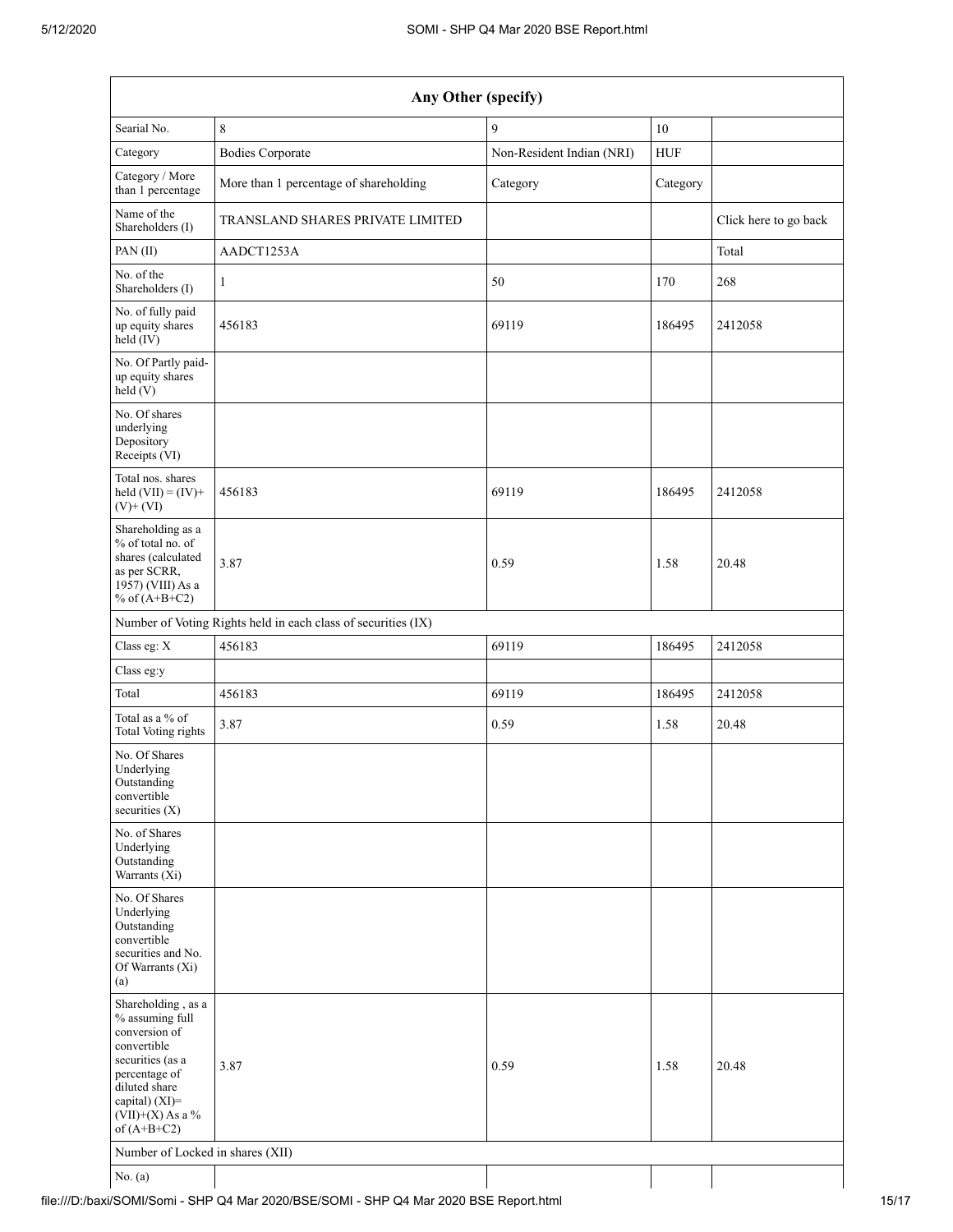| As a % of total<br>Shares held (b)                                   |        |       |        |         |  |  |  |  |  |  |
|----------------------------------------------------------------------|--------|-------|--------|---------|--|--|--|--|--|--|
| Number of equity<br>shares held in<br>dematerialized<br>form $(XIV)$ | 456183 | 69119 | 186495 | 1590058 |  |  |  |  |  |  |
| Reason for not providing PAN                                         |        |       |        |         |  |  |  |  |  |  |
| Reason for not<br>providing PAN                                      |        |       |        |         |  |  |  |  |  |  |